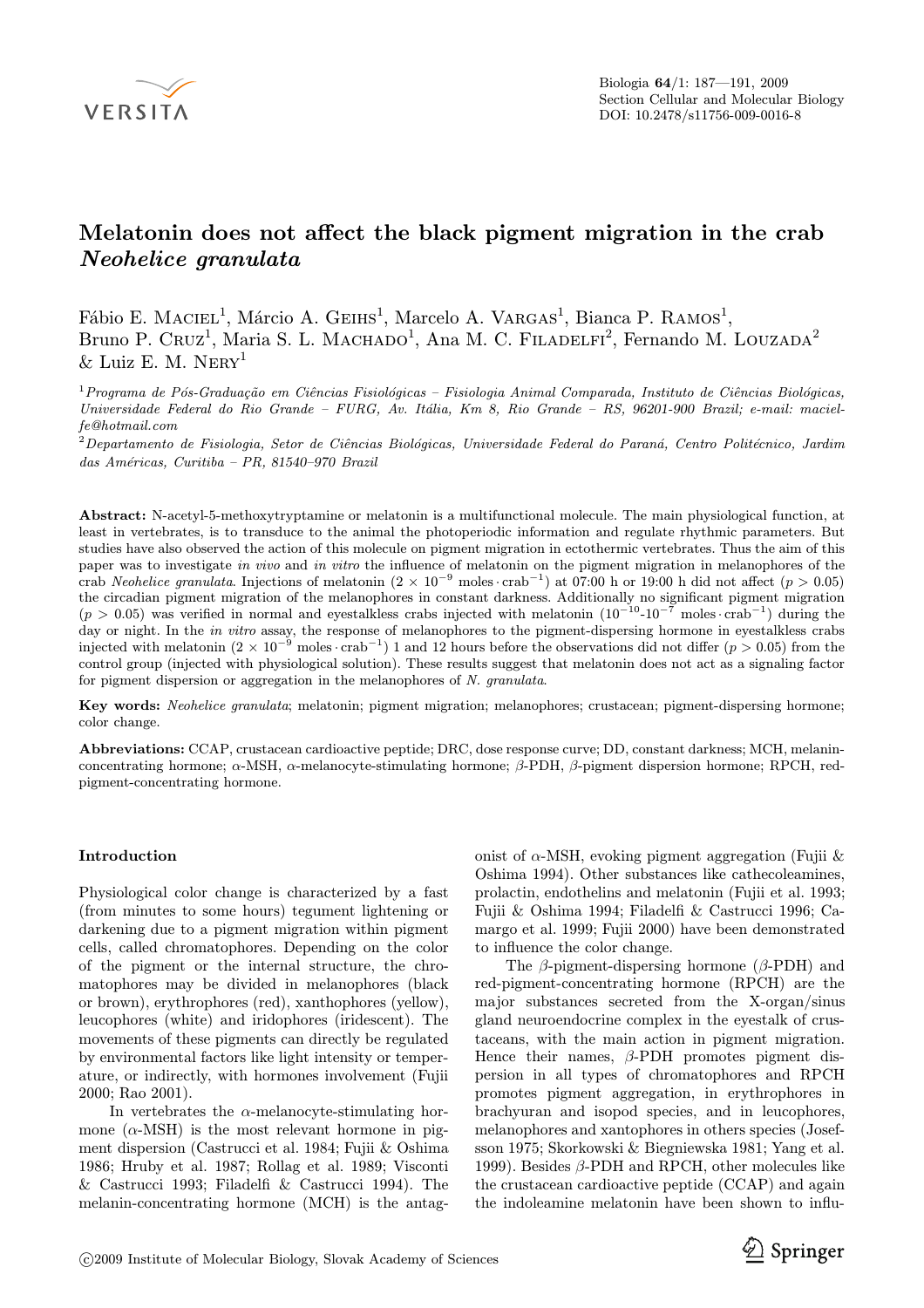ence color change in some species (Nery et al. 1999; Granato et al. 2004).

In the 1950s, Lerner et al. (1958) isolated and characterized melatonin from the pineal gland, demonstrating a lightening effect on amphibian melanocytes. Although melatonin acts in color changes, the main effect of this molecule (at least in mammals) is to inform the photoperiod changes, regulating a variety of physiological parameters such as body temperature, locomotor activity, reproduction, and others (Underwood 1981; Mayer et al. 1997; Lutterschmidt et al. 2003). Melatonin is not exclusively from mammals, being present in almost all groups of animals, from superior vertebrates to unicellular organisms. In vertebrates and in the majority of studies conducted in non-vertebrates, melatonin is produced in a circadian-rhythm manner with a peak during night (Reiter 1991; Vivien-Roels & Pévet 1993).

As mentioned before, melatonin has a pronounced action in color changes. This molecule has the ability to promote pigment aggregation in ectothermic vertebrate chromatophores (Kavaliers et al. 1980; Binkley et al. 1987, 1988; Binkley 1988; Filadelfi & Castrucci 1994). In crustaceans, the involvement of melatonin in pigment translocation is almost unknown. Only the study conducted by Nery et al. (1999) reported the effect of melatonin in decreasing the aggregating response to RPCH in erythrophores of Macrobrachium potiuna.

Granato et al. (2004) reported a circadian rhythm of pigment translocation in the melanophores of the crab Neohelice granulata, being dispersed during the daytime and aggregated during the nighttime, and this circadian rhythm is dependent on the eyestalk. Moreover the authors verified in both in vivo and in vitro assays a higher responsiveness of melanophores to  $\beta$ -PDH during the day period when compared to the night period. The authors suggested that this rhythm might be regulated by β-PDH synthesis and/or release from eyestalks and an endogenous rhythm of responsiveness of melanophores to  $\beta$ -PDH.

Thus the aim of this article was to verify whether melatonin is involved in the circadian rhythm of pigment migration in the melanophores of the crab N. granulata and whether this molecule acts as a signaling factor for color change.

### Material and methods

Recently, Sakai et al. (2006) reviewed the external and gastric morphology of the species of crabs that fit in the Vanurinae family, and concluded that the crab Chasmagnathus granulata/granulatus, found in the South Latin America, should be relocated to the genera Neohelice, thus being renamed as Neohelice granulata. Adult males N. granulata, weighing  $8.95 \pm 0.31$  g (mean  $\pm$  S.E.M) were collected near Rio Grande City, Brazil, and transported to the laboratory. The crabs were acclimated in tanks for 30 days, temperature of 20◦ C, salinity of 20 and fixed photoperiod of 12L:12D (lights on at 07:00 h). The animals were fed ad libitum with ground beef 3 times a week.

Melatonin and  $\beta$ -PDH were purchased from Sigma (USA). The stock solutions were made in ethanol (melatonin) and  $5\%$  acetic acid ( $\beta$ -PDH). For each solution, the final dilution was made in physiological saline, and the final concentration of the non-aqueous solvents never exceeded 1%. The physiological saline contained: 10 mM  $MgCl<sub>2</sub>$ , 355 mM NaCl, 16.6 mM CaCl2, 5 mM H3BO3, 10 mM KHCO<sub>3</sub>, 8 mM  $\text{Na}_3\text{C}_6\text{H}_5\text{O}_7$ ·2H<sub>2</sub>O; pH adjusted to 7.6.

To verify the effect of melatonin in the circadian pigment migration, 40 animals were divided into 4 groups  $(n =$ 10) and submitted to constant darkness (DD) photoperiod for 25 days. In the 13<sup>th</sup> day the crabs were injected with 100 µL of melatonin (2  $\times$  10<sup>-5</sup> M) or physiological saline at 07:00 h or 19:00 h in the base of the  $4^{\text{th}}$  or  $5^{\text{th}}$  pair of the walking legs. In the days 2–4/9–11 (before injections) and 16–18/23–25 (after injections), crabs were analyzed every 1 hour to verify the degree of pigment dispersion in the melanophores in the meropodite of the  $3<sup>rd</sup>$  pair of maxillipedes. The animals were not fed during this period. Pigment dispersion was assessed using the Hogben & Slome (1931) index, which defines stage 1 as that with full pigment aggregation, stage 5 that with full pigment dispersion, stages 2, 3, and 4 being intermediate conditions. The rhythm of pigment dispersion was represented by chromograms.

In the time-course dispersing response of melanophores to melatonin, intact and eyestalkless crabs were injected with 100  $\mu$ L of melatonin (10<sup>-6</sup>-10<sup>-3</sup> M) or physiological saline (control) in the base of the  $4^{\text{th}}$  or  $5^{\text{th}}$  pair of legs during the day period (between 10:00 h and 16:00 h) or night period (between 22:00 h and 03:00 h). The degree of pigment dispersion (Hogben & Slome 1931) was evaluated in vivo before (time zero) injections and 30, 60, 90, 120, 150 and 180 minutes after injections.

In the in vitro assays, eyestalkless crabs were injected with 100  $\mu$ L of melatonin (2 × 10<sup>-5</sup> M) at 12:00 h in the base of the 4th or 5th pair of walking legs, and 1 and 12 hours later the meropodite of the  $3<sup>rd</sup>$  pair of maxillipedes was collected and incubated in physiological saline for 30 min before the experiments. The pieces were then taped to a glass cover slip, which was turned upside down and mounted in a perfusion chamber, as described by Britto et al. (1990). Then the maxillipedes received increasing concentrations of  $\beta$ -PDH (10<sup>-11</sup>–10<sup>-5</sup> M) for 20 min each one. The cumulative dose response curves (DRCs) were determined as percentages of the maximum response of the length of melanophores fitted to a sigmoid curve by nonlinear regression. The DRCs were compared using Two-way ANOVA followed by Newman-Keuls test ( $\alpha = 0.05$ ).

The chromograms were done attributing different colors to the pigment dispersion index, white color between 1 and 2 index, gray color between 2.1 and 3.9 index, and black color between 4 and 5 index. The differences among treatments were analyzed visually.

In the time-course dispersing response of melanophores were compared using One-way ANOVA non-parametric  $(\alpha)$  $= 0.05$ ).

#### Results

The indoleamine melatonin injected  $(2 \times 10^{-9} \text{ moles} \cdot$ crab*−*<sup>1</sup>) in crabs maintained in DD photoperiod in the subject day (07:00 h) or night (19:00 h) did not promote a clear phase shift in the period of the circadian rhythm of pigment migration in the melanophores of Neohelice  $granulata$  (Fig. 1).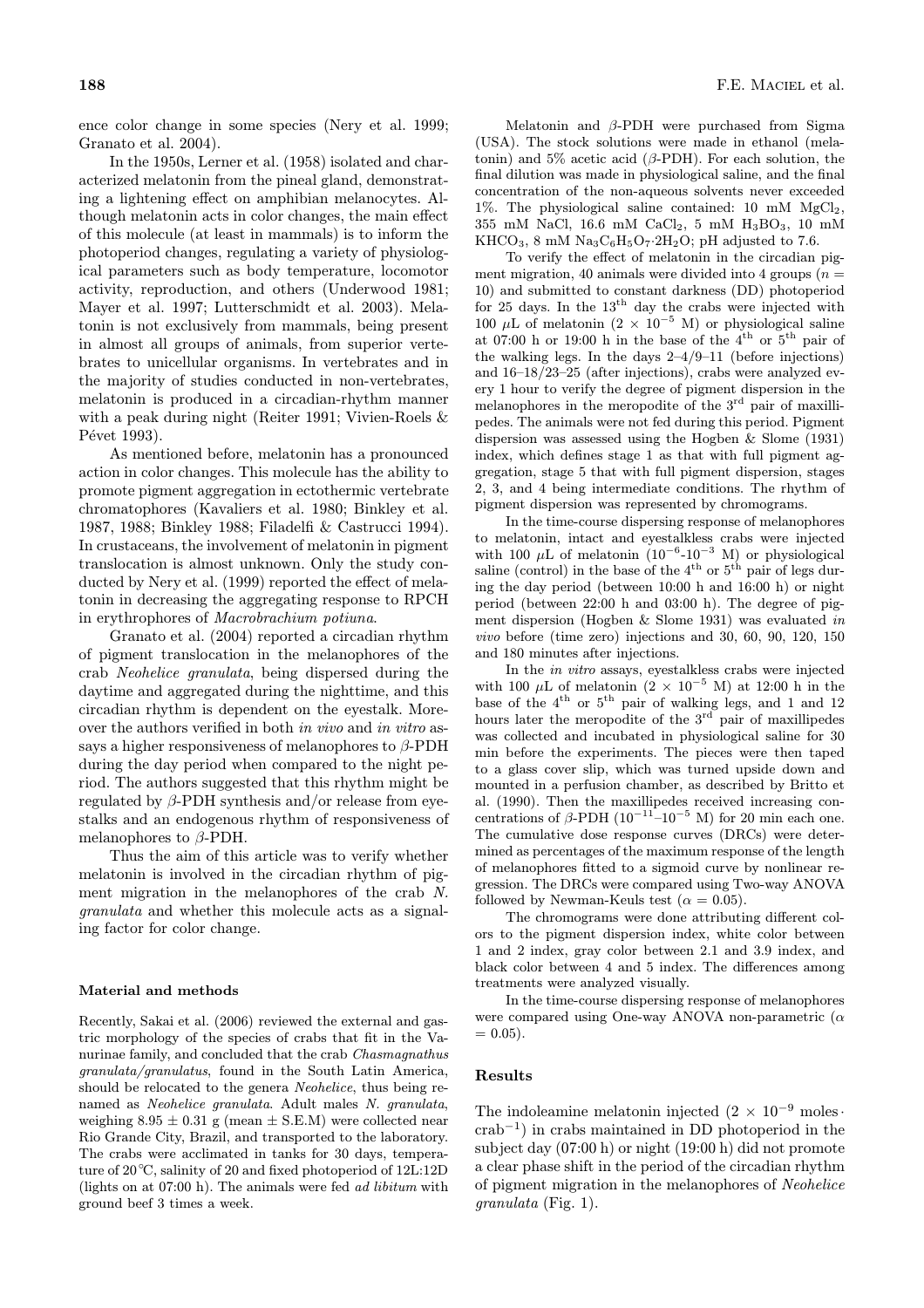

Fig. 1. Chromograms of pigment migration in melanophores of Neohelice granulata kept in constant darkness (DD) for 25 days. (a) Crabs injected with 100  $\mu$ L of physiological saline (control group) at 07:00 h in the 13<sup>th</sup> day of experiment (7<sup>th</sup> observation day). (b) Crabs injected with 100  $\mu$ L of physiological saline (control group) at 19:00 h in the 13<sup>th</sup> day of experiment (7<sup>th</sup> observation day). (c) Crabs injected with 100 µL of melatonin  $(2 \times 10^{-5}$  M) at 07:00 h in the 13<sup>th</sup> day of experiment (7<sup>th</sup> observation day). (d) Crabs injected with 100 µL of melatonin  $(2 \times 10^{-5}$  M) at 19:00 h in the 13<sup>th</sup> day of experiment (7<sup>th</sup> observation day). The arrows indicate the day of the injections.



Fig. 2. Time-course dispersing response of melanophores of intact Neohelice granulata injected with 100  $\mu$ L of physiological saline (control group) or melatonin  $(10^{-10}-10^{-7} \text{ moles} \cdot \text{crab}^{-1})$  during the (a) day period (between 10:00 h and 16:00 h) or (b) night period (22:00 h and 03:00 h). Each point represents the mean  $\pm$  S.E.M. of pigment dispersion index at the time noted ( $n =$  $10-20$ ).

In the time-course dispersing response of melanophores of N. granulata to injections of melatonin (10*−*<sup>10</sup>–10*−*<sup>7</sup> moles· crab*−*<sup>1</sup>) in the day or night period, in both intact and eyestalkless crabs no significant differences  $(p > 0.05)$  from the control group (injected with physiological solution) were observed (Figs 2,3). The melanophores of diurnal intact crabs stayed dispersed (Fig. 2a) during all of the time-course and in nocturnal intact crabs the melanophores stayed in an aggregate form (Fig. 2b). In diurnal and nocturnal eyestalkless animals, the melanophores of control or treatments groups stayed in an aggregating form during all of the time of observation (Fig. 3a,b).

In the in vitro assay no significant differences  $(p > 0.05)$  were verified in the dose-response of the melanophores to the  $\beta$ -PDH in eyestalkless crabs injected with melatonin (10*−*<sup>11</sup> moles· crab*−*<sup>1</sup>) 1 and 12 hours before the observations (Fig. 4a,b).

#### Discussion

Melatonin is a multifunction molecule, but the marked effect on pigment migration in amphibians, reptilians and fishes was the first function attributed to this molecule (Lerner et al. 1958). In amphibians and reptilians this hormone promotes skin lightening, probably because of an inhibition of adenyl cyclase and/or a decrease in response of pigmentary agonistics, such as  $\alpha$ -MSH (Binkley et al. 1987, 1988; Filadelfi & Castrucci 1996). The study conducted by Fujji (1961) in the goby Chasmichthys gulosus was the first evidence of melatonin's melanophore-aggregating effect in fishes. Since then, many studies have verified the lightening effect of this molecule on chromatophores in this group of animals (Fujii 2000). However, Visconti & Castrucci (1993) reported that the melanophores of the lungfish Lepidosiren paradoxa are weakly responsive to melatonin.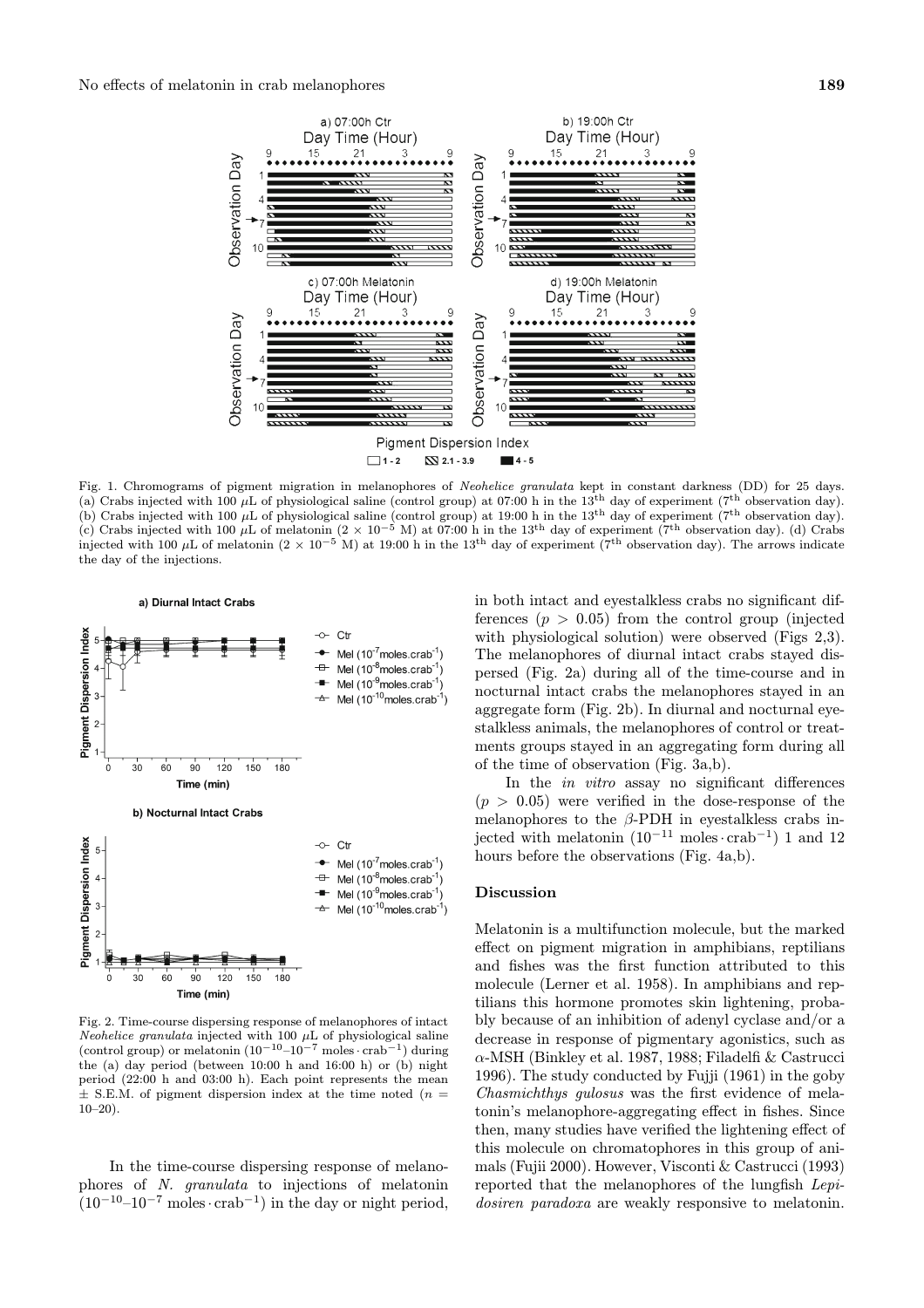

Fig. 3. Time-course dispersing response of melanophores of eyestalkless Neohelice granulata injected with 100  $\mu$ L of physiological saline (control group) or melatonin  $(10^{-10}-10^{-7} \text{ moles} \cdot \text{crab}^{-1})$ during the (a) day period (between 10:00 h and 16:00 h) or (b) night period (22:00 h and 03:00 h). Each point represents the mean  $\pm$  S.E.M. of pigment dispersion index at the time noted (*n*  $= 10-20.$ 



Fig. 4. In vitro dose-response curve for PDH of melanophores of eyestalkless Neohelice granulata 1 hour (a) or 12 hours (b) after injections of 100  $\mu$ L of physiological saline (control group) or melatonin (2 *<sup>×</sup>* <sup>10</sup>−<sup>9</sup> moles *·* crab−1). Each point represents the mean *±* S.E.M. dispersing response at the concentration noted  $(n = 4-5)$ .

The same authors also verified that this indoleamine did not have any effect on pigment migration in the melanophores of the elasmobranch Potamotrygon reticulata. Moreover, an autodesensitizing action and the lack of response to pigment aggregation/dispersion agonistics were verified in the chromatophores of Xenopus laevis tadpoles (Rollag & Lynch 1993), Labrus ossifa $gus$  (Märtensson & Andersson 1996), Synbranchus marmoratus, Rana pipens, Bufo ictericus and Anolis carolinensis (Filadelfi & Castrucci 1994). Thus the effect of melatonin on pigment migration may vary according to the species analyzed.

In crustaceans, few studies have been conducted to verify the role of melatonin. Balzer et al. (1997) verified an increase of period and amplitude in the circadian rhythm of eletroretinogram in Procambarus clarkii when injected with melatonin. In this same species, Tilden et al. (2003) reported that injections of melatonin increased the synaptic transmission in the neuromuscular junctions. In the fiddler crab Uca pugilator, melatonin increased the rate of limb regeneration (Tilden et al. 1997) and caused a phase delay of the circadian rhythm of glucose and lactate in the haemolymph (Tilden et al. 2001).

Concerning the effect of melatonin on tegument pigment migration, only one study was conducted. Nery et al. (1999) observed that this indoleamine did not induce *per se* pigment aggregation or dispersion in the erythrophores of the freshwater shrimp Macrobrachium potiuna, but decreased the erythrophore response to the RPCH. Neohelice granulata has a circadian rhythm of black pigment aggregation/dispersion similar to many crustaceans (Fingerman 1955; Powell 1962a,b, 1966; Shibley 1968; Thurman 1988), with black pigment dispersion at day period and black pigment aggregation at night period. In both periods melatonin was not capable of inducing any significant pigment translocation in intact and eyestalkless crabs (Figs 2,3). This circadian rhythm of black pigments is dependent on a circadian rhythm of  $\beta$ -PDH synthesis and/or release and on a circadian rhythm of melanophore response to  $\beta$ -PDH (Granato et al. 2004). Then the next step was to test the hypotheses that melatonin is capable of modulating the circadian rhythm of pigment migration and/or the responsiveness of the melanophores to β-PDH. The results showed that injections of this molecule did not affect the circadian rhythm of black pigment dispersion neither in photophase nor in scotophase (Fig. 1). Differently to erythrophores of M. potiuna, melatonin was not capable to change significantly the responsiveness of melanophores to  $\beta$ -PDH in N. granulata (Fig. 4).

This suggests that melatonin does not have a signaling function for black pigment aggregation/dispersion in N. granulata. We have not ruled out the possibility that melatonin affect pigment migrations in others chromatophores types. Further studies in other crustaceans species and also different chromatophores types are necessary to confirm the absence of melatonin effect in the color change regulation.